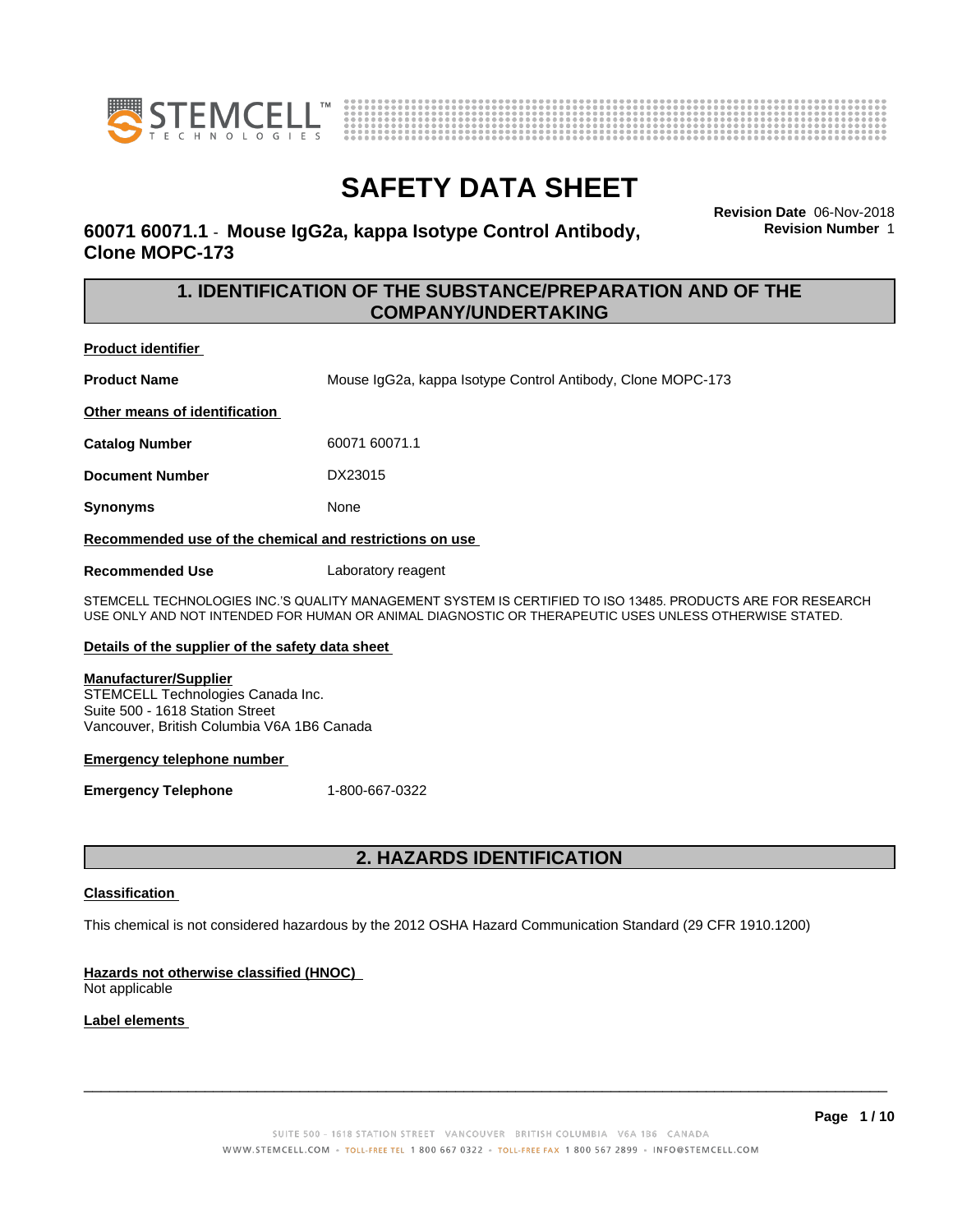



### \_\_\_\_\_\_\_\_\_\_\_\_\_\_\_\_\_\_\_\_\_\_\_\_\_\_\_\_\_\_\_\_\_\_\_\_\_\_\_\_\_\_\_\_\_\_\_\_\_\_\_\_\_\_\_\_\_\_\_\_\_\_\_\_\_\_\_\_\_\_\_\_\_\_\_\_\_\_\_\_\_\_\_\_\_\_\_\_\_\_\_\_\_ **Revision Date** 06-Nov-2018 **60071 60071.1** - **Mouse IgG2a, kappa Isotype Control Antibody, Clone MOPC-173**

**Revision Number** 1

| <b>Hazard statements</b> | Not a hazardous substance or mixture according to the Globally Harmonized System (GHS)                           |                                      |
|--------------------------|------------------------------------------------------------------------------------------------------------------|--------------------------------------|
|                          | The product contains no substances which at their given concentration, are considered to be hazardous to health. |                                      |
| <b>Appearance Clear</b>  | <b>Physical state Liquid</b>                                                                                     | <b>Odor</b> No information available |

**Other Information**

Not applicable

**Unknown acute toxicity** 0 % of the mixture consists of ingredient(s) of unknown toxicity

0 % of the mixture consists of ingredient(s) of unknown acute oral toxicity

0 % of the mixture consists of ingredient(s) of unknown acute dermal toxicity

0 % of the mixture consists of ingredient(s) of unknown acute inhalation toxicity (gas)

0 % of the mixture consists of ingredient(s) of unknown acute inhalation toxicity (vapor)

0 % of the mixture consists of ingredient(s) of unknown acute inhalation toxicity (dust/mist)

### **3. COMPOSITION/INFORMATION ON INGREDIENTS**

### **Substance**

Not applicable.

### **Mixture**

Not a hazardous substance or mixture according to the Globally Harmonized System (GHS)

\*The exact percentage (concentration) of composition has been withheld as a trade secret.

### **4. FIRST AID MEASURES**

### **Description of first aid measures**

**Inhalation** Remove to fresh air.

**Eye contact Rinse thoroughly with plenty of water for at least 15 minutes, lifting lower and upper eyelids.** Consult a physician.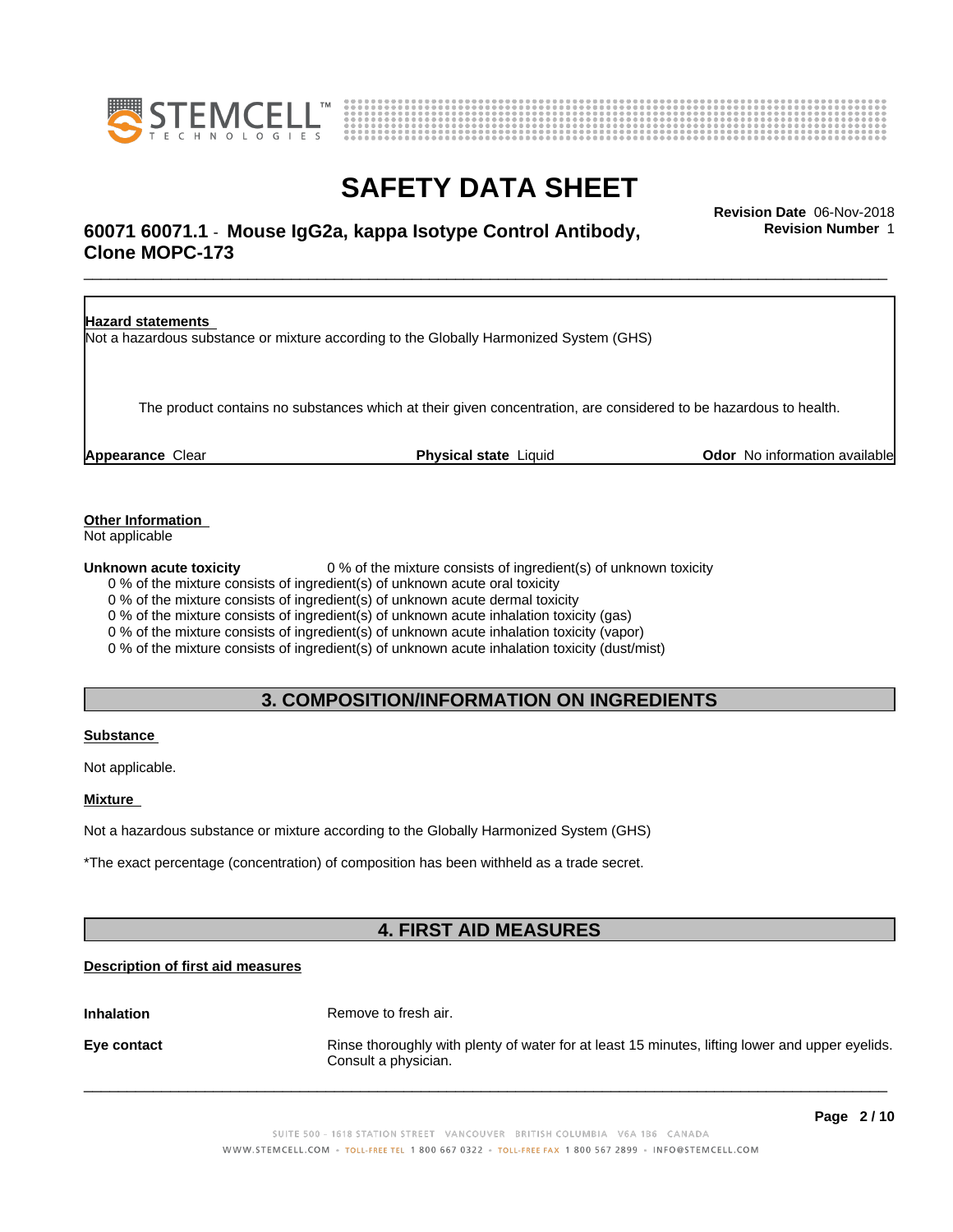



### \_\_\_\_\_\_\_\_\_\_\_\_\_\_\_\_\_\_\_\_\_\_\_\_\_\_\_\_\_\_\_\_\_\_\_\_\_\_\_\_\_\_\_\_\_\_\_\_\_\_\_\_\_\_\_\_\_\_\_\_\_\_\_\_\_\_\_\_\_\_\_\_\_\_\_\_\_\_\_\_\_\_\_\_\_\_\_\_\_\_\_\_\_ **Revision Date** 06-Nov-2018 **60071 60071.1** - **Mouse IgG2a, kappa Isotype Control Antibody, Clone MOPC-173**

**Skin contact** Wash skin with soap and water. **Ingestion Ingestion Clean mouth with water and drink afterwards plenty of water. Most important symptoms and effects, both acute and delayed Symptoms** No information available. **Indication of any immediate medical attention and special treatment needed Note to physicians** Treat symptomatically. **5. FIRE-FIGHTING MEASURES Suitable Extinguishing Media** Use extinguishing measures that are appropriate to local circumstances and the surrounding environment. **Unsuitable extinguishing media** CAUTION: Use of water spray when fighting fire may be inefficient. **Specific hazards arising from the chemical** No information available.

| <b>Explosion data</b><br><b>Sensitivity to Mechanical Impact None.</b><br><b>Sensitivity to Static Discharge</b> | None.                                                                                     |
|------------------------------------------------------------------------------------------------------------------|-------------------------------------------------------------------------------------------|
| Special protective equipment for                                                                                 | Firefighters should wear self-contained breathing apparatus and full firefighting turnout |
| fire-fighters                                                                                                    | gear. Use personal protection equipment.                                                  |

### **6. ACCIDENTAL RELEASE MEASURES**

#### **Personal precautions, protective equipment and emergency procedures**

**Personal precautions** Ensure adequate ventilation.

### **Environmental precautions**

**Environmental precautions** See Section 12 for additional Ecological Information.

#### **Methods and material for containment and cleaning up**

 $\overline{\phantom{a}}$  ,  $\overline{\phantom{a}}$  ,  $\overline{\phantom{a}}$  ,  $\overline{\phantom{a}}$  ,  $\overline{\phantom{a}}$  ,  $\overline{\phantom{a}}$  ,  $\overline{\phantom{a}}$  ,  $\overline{\phantom{a}}$  ,  $\overline{\phantom{a}}$  ,  $\overline{\phantom{a}}$  ,  $\overline{\phantom{a}}$  ,  $\overline{\phantom{a}}$  ,  $\overline{\phantom{a}}$  ,  $\overline{\phantom{a}}$  ,  $\overline{\phantom{a}}$  ,  $\overline{\phantom{a}}$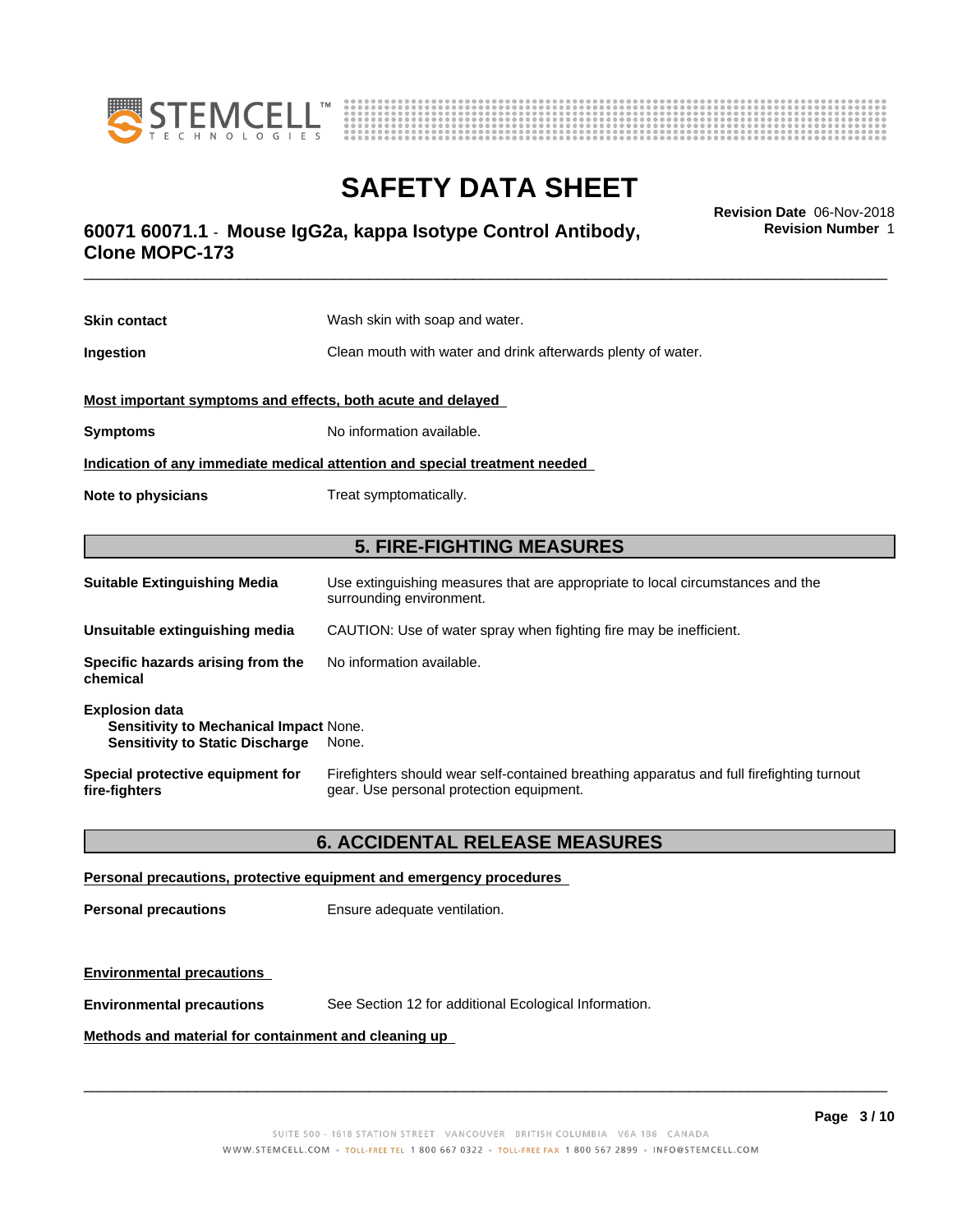



\_\_\_\_\_\_\_\_\_\_\_\_\_\_\_\_\_\_\_\_\_\_\_\_\_\_\_\_\_\_\_\_\_\_\_\_\_\_\_\_\_\_\_\_\_\_\_\_\_\_\_\_\_\_\_\_\_\_\_\_\_\_\_\_\_\_\_\_\_\_\_\_\_\_\_\_\_\_\_\_\_\_\_\_\_\_\_\_\_\_\_\_\_ **Revision Date** 06-Nov-2018 **60071 60071.1** - **Mouse IgG2a, kappa Isotype Control Antibody, Clone MOPC-173**

**Revision Number** 1

| <b>Methods for containment</b>         | Prevent further leakage or spillage if safe to do so.                                |  |
|----------------------------------------|--------------------------------------------------------------------------------------|--|
| Methods for cleaning up                | Pick up and transfer to properly labeled containers.                                 |  |
| <b>Prevention of secondary hazards</b> | Clean contaminated objects and areas thoroughly observing environmental regulations. |  |

### **7. HANDLING AND STORAGE**

### **Precautions for safe handling**

**Advice on safe handling** Handle in accordance with good industrial hygiene and safety practice.

### **Conditions for safe storage, including any incompatibilities**

**Storage Conditions** Keep containers tightly closed in a dry, cool and well-ventilated place.

### **8. EXPOSURE CONTROLS/PERSONAL PROTECTION**

| <b>Control parameters</b>        |                                                                                                                                                                             |
|----------------------------------|-----------------------------------------------------------------------------------------------------------------------------------------------------------------------------|
| <b>Exposure Limits</b>           | This product, as supplied, does not contain any hazardous materials with occupational<br>exposure limits established by the region specific regulatory bodies.              |
| Appropriate engineering controls |                                                                                                                                                                             |
| <b>Engineering controls</b>      | <b>Showers</b><br>Eyewash stations<br>Ventilation systems.                                                                                                                  |
|                                  | Individual protection measures, such as personal protective equipment                                                                                                       |
| <b>Eye/face protection</b>       | No special protective equipment required.                                                                                                                                   |
|                                  |                                                                                                                                                                             |
| Skin and body protection         | No special protective equipment required.                                                                                                                                   |
| <b>Respiratory protection</b>    | No protective equipment is needed under normal use conditions. If exposure limits are<br>exceeded or irritation is experienced, ventilation and evacuation may be required. |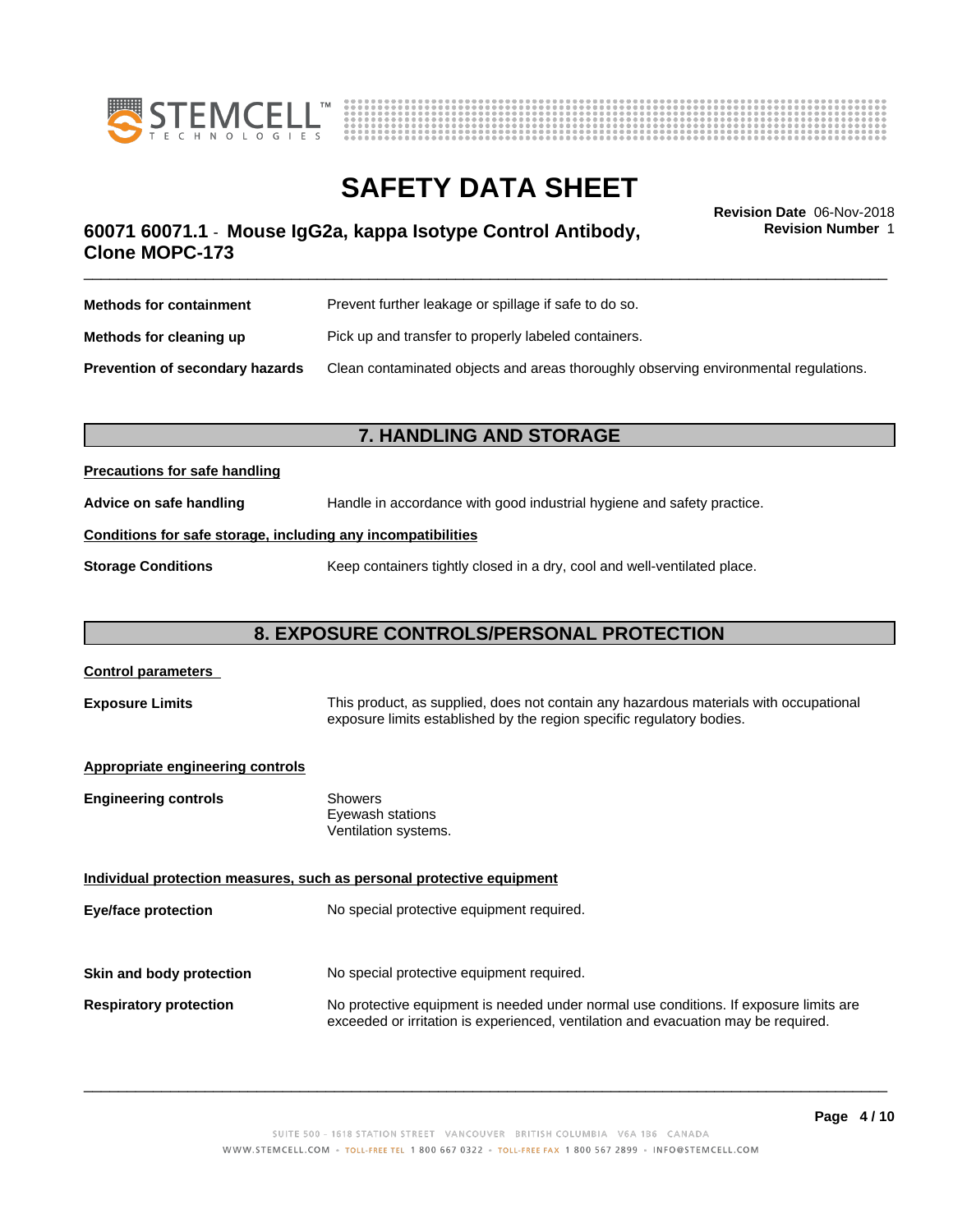



### \_\_\_\_\_\_\_\_\_\_\_\_\_\_\_\_\_\_\_\_\_\_\_\_\_\_\_\_\_\_\_\_\_\_\_\_\_\_\_\_\_\_\_\_\_\_\_\_\_\_\_\_\_\_\_\_\_\_\_\_\_\_\_\_\_\_\_\_\_\_\_\_\_\_\_\_\_\_\_\_\_\_\_\_\_\_\_\_\_\_\_\_\_ **Revision Date** 06-Nov-2018 **60071 60071.1** - **Mouse IgG2a, kappa Isotype Control Antibody, Clone MOPC-173**

**General hygiene considerations** Handle in accordance with good industrial hygiene and safety practice.

### **9. PHYSICAL AND CHEMICAL PROPERTIES**

### **Information on basic physical and chemical properties Physical state** Liquid **Appearance** Clear<br> **Color** No inf

#### **Explosive properties**<br> **Oxidizing properties**<br>
No information available **Oxidizing properties Property Remarks •Method Property Remarks •Method pH** No data available None known<br> **Melting point / freezing point** No data available None known **Melting point / freezing point** No data available None known<br> **Boiling point / boiling range** No data available None known **Boiling point / boiling range Flash point No data available None known Evaporation rate Cone Cone Access Mode to Access 10 and 7 and 7 and 7 and 7 and 7 and 7 and 7 and 7 and 7 and 7 and 7 and 7 and 7 and 7 and 7 and 7 and 7 and 7 and 7 and 7 and 7 and 7 and 7 and 7 and 7 and 7 and 7 and 7 Flammability (solid, gas)** No data available None known **Flammability Limit in Air None known None known Upper flammability limit:** No data available **Lower flammability limit:** No data available **Vapor pressure No data available None known Vapor density**<br> **Relative density**<br>
No data available None Known<br>
None known **Relative density No data available and the Shown None known**<br> **Water solubility No data available None known None known Water solubility Solubility in other solvents** No data available **None known**<br> **Partition coefficient** No data available None known<br>
None known **Partition coefficient**<br> **Autoignition temperature**<br>
No data available None Known<br>
None known **Autoignition temperature No data available None known**<br> **Decomposition temperature** No data available **None known**<br>
None known **Decomposition temperature** No data available<br> **Kinematic viscosity** No data available **Kinematic viscosity No data available None known**<br> **Notata available None known**<br>
Notata available **None known Dynamic viscosity No data available None known**

**Other Information VOC** Content (%)

**No information available Odor** No information available **Odor threshold** No information available

**Softening point** No information available **Molecular weight** No information available **Molecular formula No information available**<br>**VOC Content (%)** No information available **Liquid Density** No information available **Bulk density** No information available

### **10. STABILITY AND REACTIVITY**

**Reactivity No information available.** 

 $\overline{\phantom{a}}$  ,  $\overline{\phantom{a}}$  ,  $\overline{\phantom{a}}$  ,  $\overline{\phantom{a}}$  ,  $\overline{\phantom{a}}$  ,  $\overline{\phantom{a}}$  ,  $\overline{\phantom{a}}$  ,  $\overline{\phantom{a}}$  ,  $\overline{\phantom{a}}$  ,  $\overline{\phantom{a}}$  ,  $\overline{\phantom{a}}$  ,  $\overline{\phantom{a}}$  ,  $\overline{\phantom{a}}$  ,  $\overline{\phantom{a}}$  ,  $\overline{\phantom{a}}$  ,  $\overline{\phantom{a}}$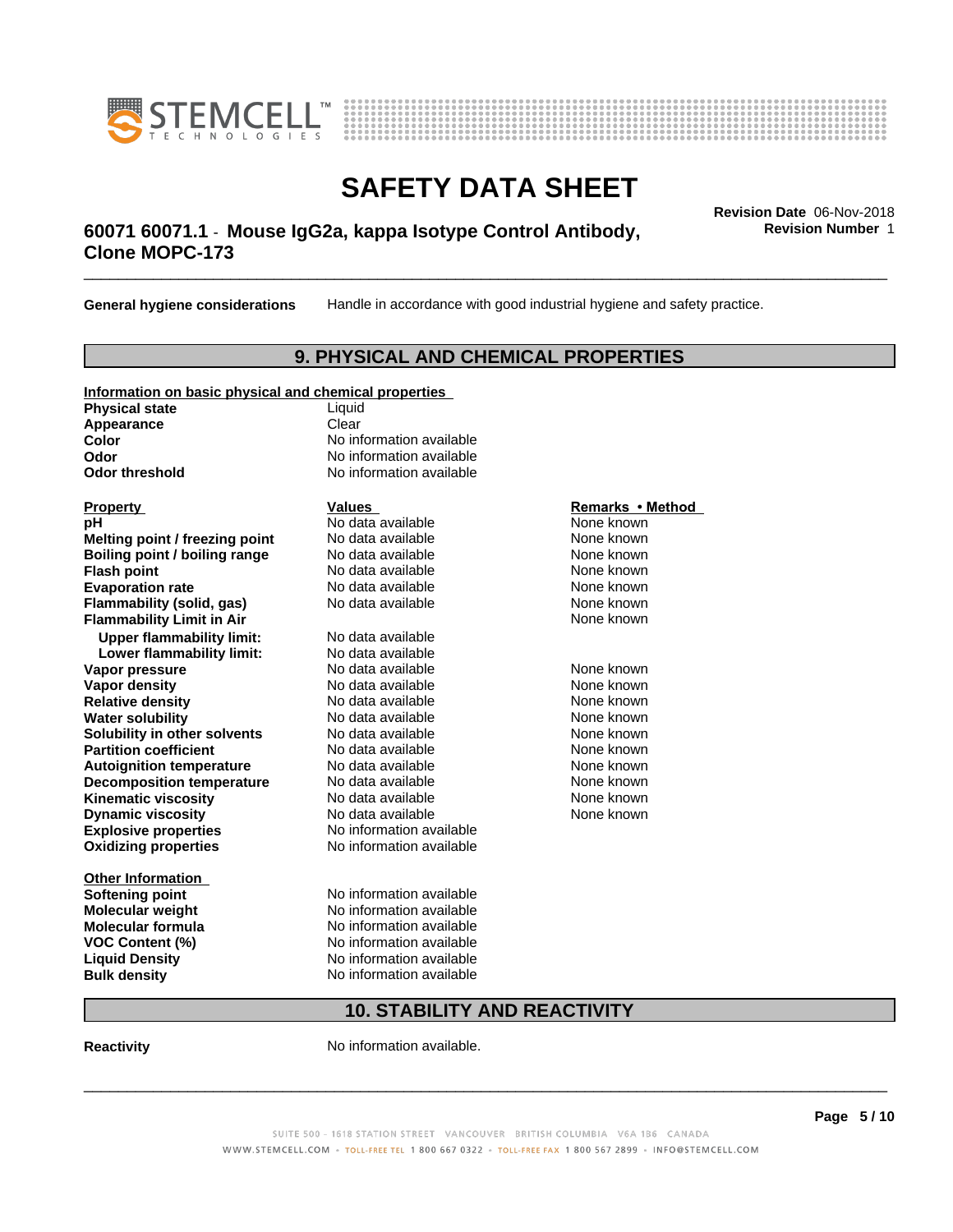



### \_\_\_\_\_\_\_\_\_\_\_\_\_\_\_\_\_\_\_\_\_\_\_\_\_\_\_\_\_\_\_\_\_\_\_\_\_\_\_\_\_\_\_\_\_\_\_\_\_\_\_\_\_\_\_\_\_\_\_\_\_\_\_\_\_\_\_\_\_\_\_\_\_\_\_\_\_\_\_\_\_\_\_\_\_\_\_\_\_\_\_\_\_ **Revision Date** 06-Nov-2018 **60071 60071.1** - **Mouse IgG2a, kappa Isotype Control Antibody, Clone MOPC-173**

**Chemical stability** Stable under normal conditions. **Possibility of hazardous reactions** None under normal processing. **Conditions to avoid** None known based on information supplied. **Incompatible materials** None known based on information supplied.

**Hazardous decomposition products** None known based on information supplied.

### **11. TOXICOLOGICAL INFORMATION**

### **Information on likely routes of exposure**

#### **Product Information**

| <b>Inhalation</b>   | Specific test data for the substance or mixture is not available.            |
|---------------------|------------------------------------------------------------------------------|
| Eye contact         | Specific test data for the substance or mixture is not available.            |
| <b>Skin contact</b> | Specific test data for the substance or mixture is not available.            |
| Ingestion           | Specific test data for the substance or mixture is not available.            |
|                     | Symptoms related to the physical, chemical and toxicological characteristics |
|                     |                                                                              |

**Symptoms** No information available.

#### **Numerical measures of toxicity**

#### **Acute toxicity**

### **The following values are calculated based on chapter 3.1 of the GHS document** .

#### **Unknown acute toxicity** 0 % of the mixture consists of ingredient(s) of unknown toxicity

0 % of the mixture consists of ingredient(s) of unknown acute oral toxicity

0 % of the mixture consists of ingredient(s) of unknown acute dermal toxicity

0 % of the mixture consists of ingredient(s) of unknown acute inhalation toxicity (gas)

0 % of the mixture consists of ingredient(s) of unknown acute inhalation toxicity (vapor)

0 % of the mixture consists of ingredient(s) of unknown acute inhalation toxicity (dust/mist)

### **Delayed and immediate effects as well as chronic effects from short and long-term exposure**

**Skin corrosion/irritation** No information available.

 $\overline{\phantom{a}}$  ,  $\overline{\phantom{a}}$  ,  $\overline{\phantom{a}}$  ,  $\overline{\phantom{a}}$  ,  $\overline{\phantom{a}}$  ,  $\overline{\phantom{a}}$  ,  $\overline{\phantom{a}}$  ,  $\overline{\phantom{a}}$  ,  $\overline{\phantom{a}}$  ,  $\overline{\phantom{a}}$  ,  $\overline{\phantom{a}}$  ,  $\overline{\phantom{a}}$  ,  $\overline{\phantom{a}}$  ,  $\overline{\phantom{a}}$  ,  $\overline{\phantom{a}}$  ,  $\overline{\phantom{a}}$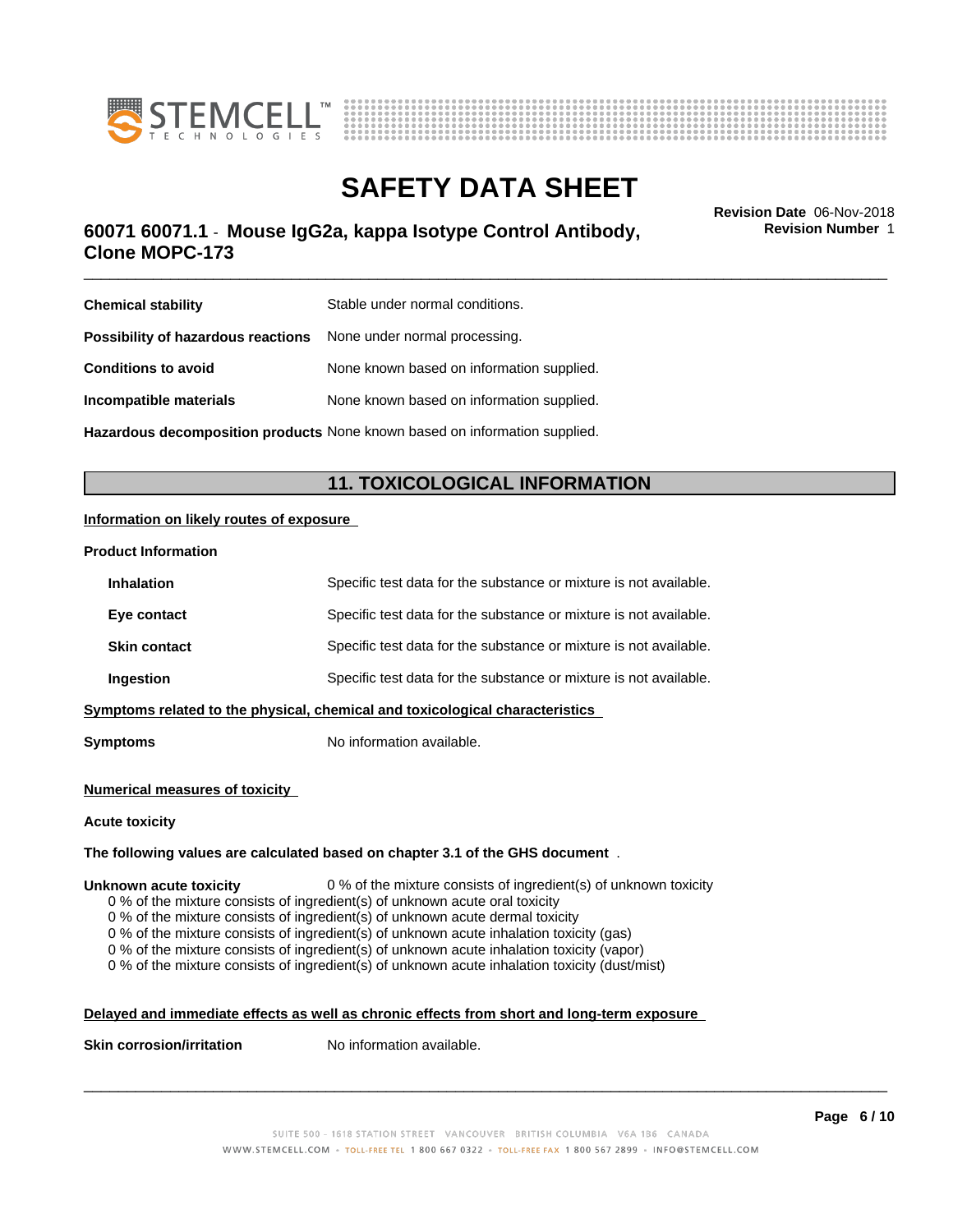



### \_\_\_\_\_\_\_\_\_\_\_\_\_\_\_\_\_\_\_\_\_\_\_\_\_\_\_\_\_\_\_\_\_\_\_\_\_\_\_\_\_\_\_\_\_\_\_\_\_\_\_\_\_\_\_\_\_\_\_\_\_\_\_\_\_\_\_\_\_\_\_\_\_\_\_\_\_\_\_\_\_\_\_\_\_\_\_\_\_\_\_\_\_ **Revision Date** 06-Nov-2018 **60071 60071.1** - **Mouse IgG2a, kappa Isotype Control Antibody, Clone MOPC-173**

| Serious eye damage/eye irritation | No information available. |
|-----------------------------------|---------------------------|
| Respiratory or skin sensitization | No information available. |
| Germ cell mutagenicity            | No information available. |
| Carcinogenicity                   | No information available. |
| <b>Reproductive toxicity</b>      | No information available. |
| <b>STOT - single exposure</b>     | No information available. |
| <b>STOT - repeated exposure</b>   | No information available. |
| <b>Aspiration hazard</b>          | No information available. |

### **12. ECOLOGICAL INFORMATION**

| <b>Ecotoxicity</b>            | ٠                                  |
|-------------------------------|------------------------------------|
| Persistence and degradability | No information available.          |
| <b>Bioaccumulation</b>        | There is no data for this product. |
| Other adverse effects         | No information available.          |

### **13. DISPOSAL CONSIDERATIONS**

| Waste treatment methods                |                                                                                                                    |
|----------------------------------------|--------------------------------------------------------------------------------------------------------------------|
| Waste from residues/unused<br>products | Dispose of in accordance with local regulations. Dispose of waste in accordance with<br>environmental legislation. |
| Contaminated packaging                 | Do not reuse empty containers.                                                                                     |
| <b>US EPA Waste Number</b>             | P <sub>105</sub>                                                                                                   |

### **14. TRANSPORT INFORMATION**

 $\overline{\phantom{a}}$  ,  $\overline{\phantom{a}}$  ,  $\overline{\phantom{a}}$  ,  $\overline{\phantom{a}}$  ,  $\overline{\phantom{a}}$  ,  $\overline{\phantom{a}}$  ,  $\overline{\phantom{a}}$  ,  $\overline{\phantom{a}}$  ,  $\overline{\phantom{a}}$  ,  $\overline{\phantom{a}}$  ,  $\overline{\phantom{a}}$  ,  $\overline{\phantom{a}}$  ,  $\overline{\phantom{a}}$  ,  $\overline{\phantom{a}}$  ,  $\overline{\phantom{a}}$  ,  $\overline{\phantom{a}}$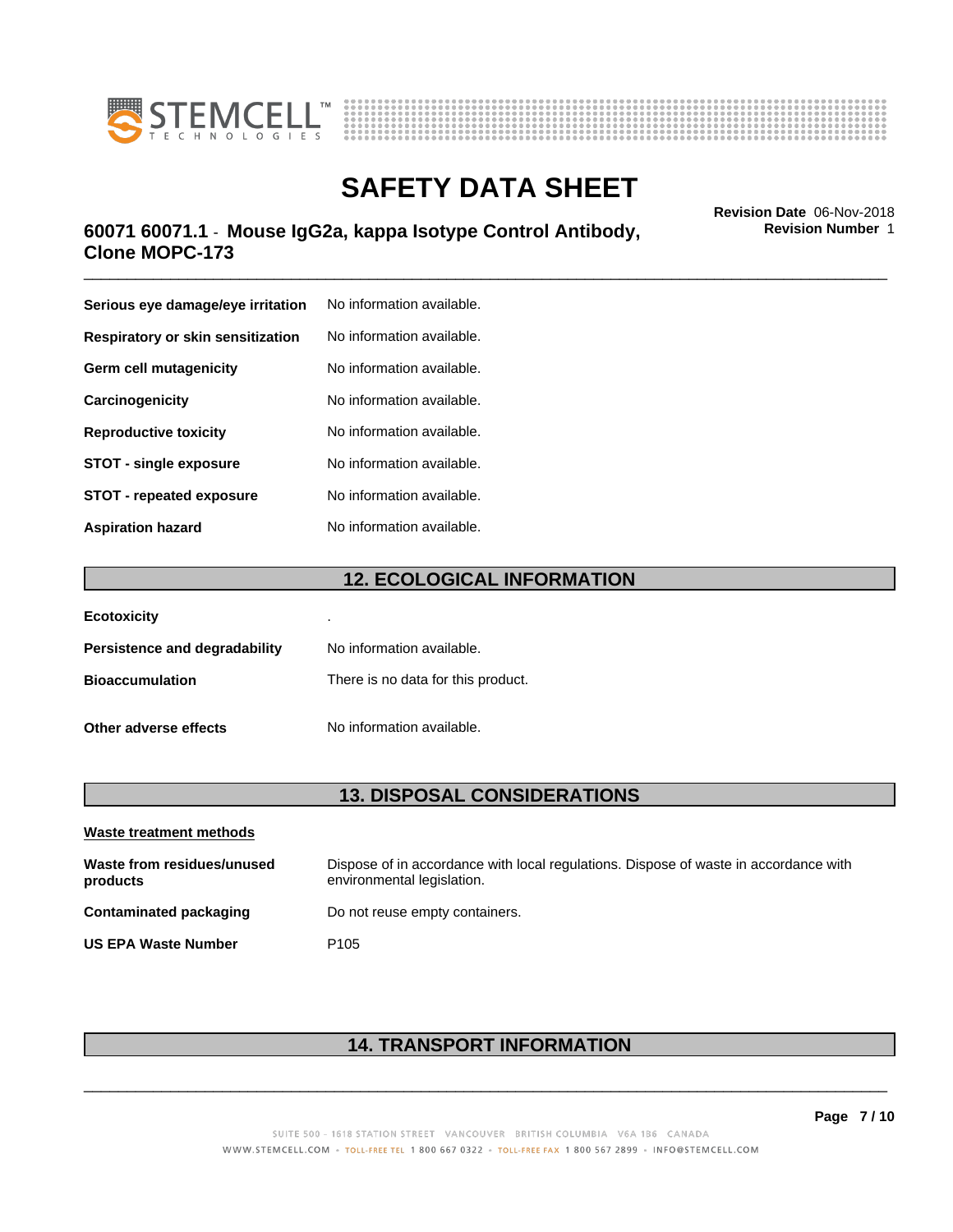



# **SAFETY DATA SHEET**<br>Revision Date 06-Nov-2018

### \_\_\_\_\_\_\_\_\_\_\_\_\_\_\_\_\_\_\_\_\_\_\_\_\_\_\_\_\_\_\_\_\_\_\_\_\_\_\_\_\_\_\_\_\_\_\_\_\_\_\_\_\_\_\_\_\_\_\_\_\_\_\_\_\_\_\_\_\_\_\_\_\_\_\_\_\_\_\_\_\_\_\_\_\_\_\_\_\_\_\_\_\_ **Revision Date** 06-Nov-2018 **60071 60071.1** - **Mouse IgG2a, kappa Isotype Control Antibody, Clone MOPC-173**

**DOT** Not regulated **TDG** Not regulated **MEX** Not regulated **ICAO** (air) Not regulated **IATA** Not regulated **IMDG** Not regulated **RID** Not regulated **ADR** Not regulated **ADN** Not regulated

### **15. REGULATORY INFORMATION**

| <b>International Inventories</b> |                 |
|----------------------------------|-----------------|
| TSCA                             | Complies        |
| <b>DSL/NDSL</b>                  | Complies        |
| <b>EINECS/ELINCS</b>             | Complies        |
| <b>ENCS</b>                      | Does not comply |
| <b>IECSC</b>                     | Complies        |
| <b>KECL</b>                      | Complies        |
| <b>PICCS</b>                     | Complies        |
| AICS                             | Complies        |
|                                  |                 |

 **Legend:**

 **TSCA** - United States Toxic Substances Control Act Section 8(b) Inventory

 **DSL/NDSL** - Canadian Domestic Substances List/Non-Domestic Substances List

 **EINECS/ELINCS** - European Inventory of Existing Chemical Substances/European List of Notified Chemical Substances

 **ENCS** - Japan Existing and New Chemical Substances

 **IECSC** - China Inventory of Existing Chemical Substances

 **KECL** - Korean Existing and Evaluated Chemical Substances

 **PICCS** - Philippines Inventory of Chemicals and Chemical Substances

 **AICS** - Australian Inventory of Chemical Substances

### **US Federal Regulations**

### **SARA 313**

Section 313 of Title III of the Superfund Amendments and Reauthorization Act of 1986 (SARA). This product does not contain any chemicals which are subject to the reporting requirements of the Act and Title 40 of the Code of Federal Regulations, Part 372.

 $\overline{\phantom{a}}$  ,  $\overline{\phantom{a}}$  ,  $\overline{\phantom{a}}$  ,  $\overline{\phantom{a}}$  ,  $\overline{\phantom{a}}$  ,  $\overline{\phantom{a}}$  ,  $\overline{\phantom{a}}$  ,  $\overline{\phantom{a}}$  ,  $\overline{\phantom{a}}$  ,  $\overline{\phantom{a}}$  ,  $\overline{\phantom{a}}$  ,  $\overline{\phantom{a}}$  ,  $\overline{\phantom{a}}$  ,  $\overline{\phantom{a}}$  ,  $\overline{\phantom{a}}$  ,  $\overline{\phantom{a}}$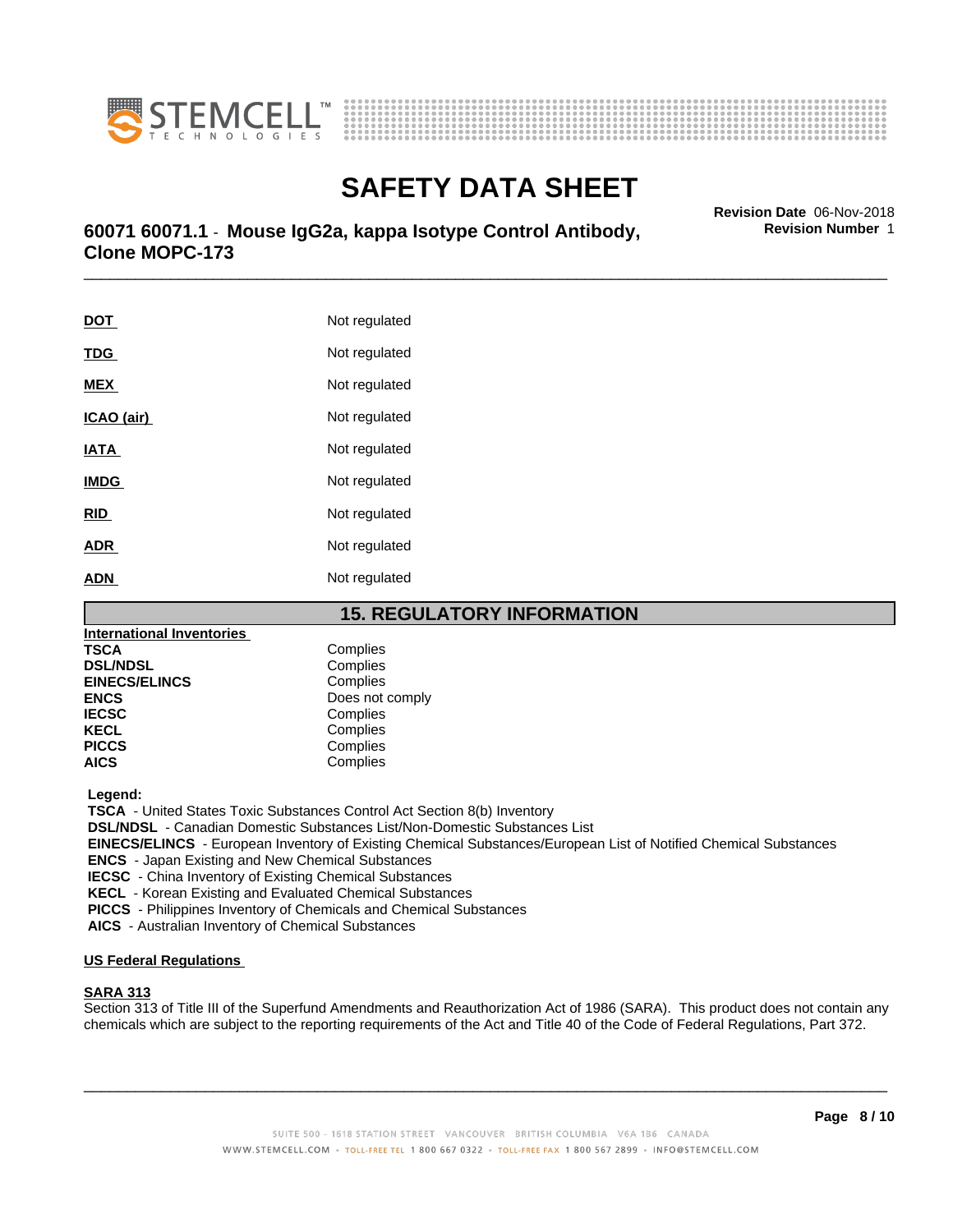



# **SAFETY DATA SHEET**<br>Revision Date 06-Nov-2018

**Revision Number** 1

### \_\_\_\_\_\_\_\_\_\_\_\_\_\_\_\_\_\_\_\_\_\_\_\_\_\_\_\_\_\_\_\_\_\_\_\_\_\_\_\_\_\_\_\_\_\_\_\_\_\_\_\_\_\_\_\_\_\_\_\_\_\_\_\_\_\_\_\_\_\_\_\_\_\_\_\_\_\_\_\_\_\_\_\_\_\_\_\_\_\_\_\_\_ **Revision Date** 06-Nov-2018 **60071 60071.1** - **Mouse IgG2a, kappa Isotype Control Antibody, Clone MOPC-173**

| SARA 311/312 Hazard Categories    |    |  |
|-----------------------------------|----|--|
| Acute health hazard               | Nο |  |
| <b>Chronic Health Hazard</b>      | No |  |
| <b>Fire hazard</b>                | No |  |
| Sudden release of pressure hazard | N٥ |  |
| <b>Reactive Hazard</b>            | N٥ |  |

#### **CWA (Clean WaterAct)**

This product does not contain any substances regulated as pollutants pursuant to the Clean Water Act (40 CFR 122.21 and 40 CFR 122.42).

#### **CERCLA**

This material, as supplied, does not contain any substances regulated as hazardous substances under the Comprehensive Environmental Response Compensation and Liability Act (CERCLA) (40 CFR 302) or the Superfund Amendments and Reauthorization Act (SARA) (40 CFR 355). There may be specific reporting requirements at the local, regional, or state level pertaining to releases of this material.

### **US State Regulations**

#### **California Proposition 65**

This product does not contain any Proposition 65 chemicals.

### **U.S. State Right-to-Know Regulations**

#### **US State Regulations**

| Chemical name                         | New Jersey | <b>Massachusetts</b> | Pennsylvania |
|---------------------------------------|------------|----------------------|--------------|
| Water<br>7732-18-5                    |            |                      |              |
| Sodium Phosphate Dibasic<br>7558-79-4 |            |                      |              |
| Sodium Azide<br>26628-22-8            |            |                      |              |

### **U.S. EPA Label Information**

**EPA Pesticide Registration Number** Not applicable

### **16. OTHER INFORMATION, INCLUDING DATE OF PREPARATION OF THE LAST REVISION**

**Prepared By, State Control. STEMCELL Technologies Canada Inc.**